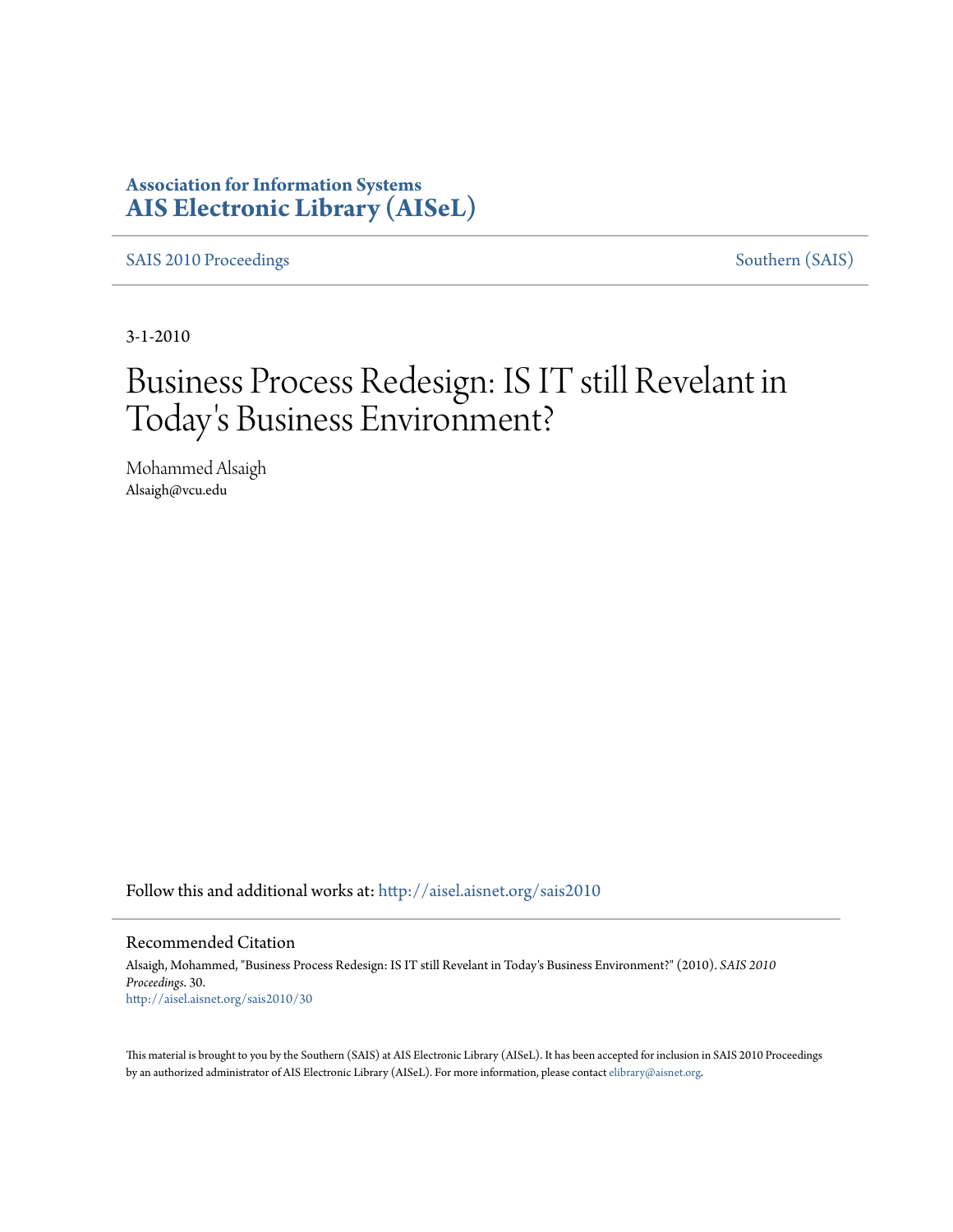## **BUSINESS PROCESS REDESIGN: IS IT STILL RELEVANT IN TODAY'S BUSINESS ENVIRONMENT?**

#### **Mohammed Alsaigh** Virginia Commonwealth University Alsaigh@vcu.edu

#### **ABSTRACT**

The concept of *business process redesign* or *reengineering* (BPR) has been around for about twenty years, and as technologies used in business and associated business practices have changed over the years, BPR has evolved as well. Reflecting these changes, various definitions and alternative names have been proposed for BPR. In this paper, we investigate the literature on BPR in order ascertain current uses, practices, and relevance of BPR in today's business environment. Based on this review we classify BPR projects into three types according to business needs: internal, external, and traditional. We propose a simple framework that should help in determining the most appropriate approach in future BPR projects.

#### **Keywords**

BPR, business process redesign, reengineering, process renovation, process management

#### **INTRODUCTION**

The concept of *business process redesign* or *business process reengineering* (BPR) was introduced in 1990 by Hammer's article "Reengineering Work: Don't Automate, Obliterate", and BPR quickly became a new and hot buzzword in management (Markus et al. 1995). At that time, BPR was generally defined as a managerial approach to improving efficiency and effectiveness of business processes that exist within and across organizations (Boar 1993; Hammer 1990; Marcum 1993). Specifically, Champy and Hammer (1993) define BPR as "the fundamental rethinking and radical re-design of business processes to achieve dramatic improvements in critical, contemporary measures of performance, such as cost, quality, service and speed" (1993). The emphasis of BPR has been on redesigning business processes, using a radical information technology (IT) enabled approach to organizational change, to obtain dramatic and sustaining improvements in quality, cost, service, lead-time, or outcomes (Al-Mashari and Zairi 2000). Perhaps the simplest definition was provided by Davenport and Short (1990) who view BPR as "the analysis and design of processes within and between organizations."

In the early 1990's, BPR was mainly about headcount reductions, budget cuts, facility closures, and expensive consulting engagements (Jaklic et al. 2003). However, as business needs and practices are changing, the definition and use of BPR needs to change as well. To reflect some of these changes, Groznik et al. (2008) proposed to use *business renovation* (BR) instead of BPR. They justified this by stating that traditional BPR is a reengineering strategy, that critically examines current business polices, practices, and procedures, rethinks them through and then redesigns the mission-critical products, processes and services. But in addition to business processes, BR projects should also include new technological options as well as different organizational, economic and social views of organizations. BR integrates the radical strategic method of BPR and the more progressive methods of *continuous process improvement* (CPI) with adequate IT infrastructure strategies.

Since the introduction of BPR twenty years ago, organizations have been focusing on improving their processes. However, in recent years, standardizing many of these processes has become more important than ever (Attaran 2003; Terziovski et al. 2003), as organizations must increasingly compete in the global market and thus need a new approach to viewing business practices and processes (Adesola and Baines 2005; Aversano et al. 2002). Also, the rising development of interorganizational relationships and significant improvement in business integration make BPR or BR a necessity. Redesigning business processes is required to facilitate processes across organizational boundaries and to integrate back- and front-office processes (Abdolvand et al. 2008)

The objective of this article is to support future applications of BPR or BR by providing a new framework for such projects based on current business environments and needs. The motivation for this framework is the emergence of new needs for BPR projects, which differ significantly from traditional BPR projects. This means that the traditional BPR frameworks, which were developed for various business scenarios may not be applicable to some of the current projects and may need to be adjusted. BPR in its nature is triggered by different factors, and these factors vary over time and from one environment to another. BPR projects have become a necessity for any radical change in the mechanisms of operating an organization, including, for example, managerial and technical changes due to e-government implementations (Groznik et al. 2008). At the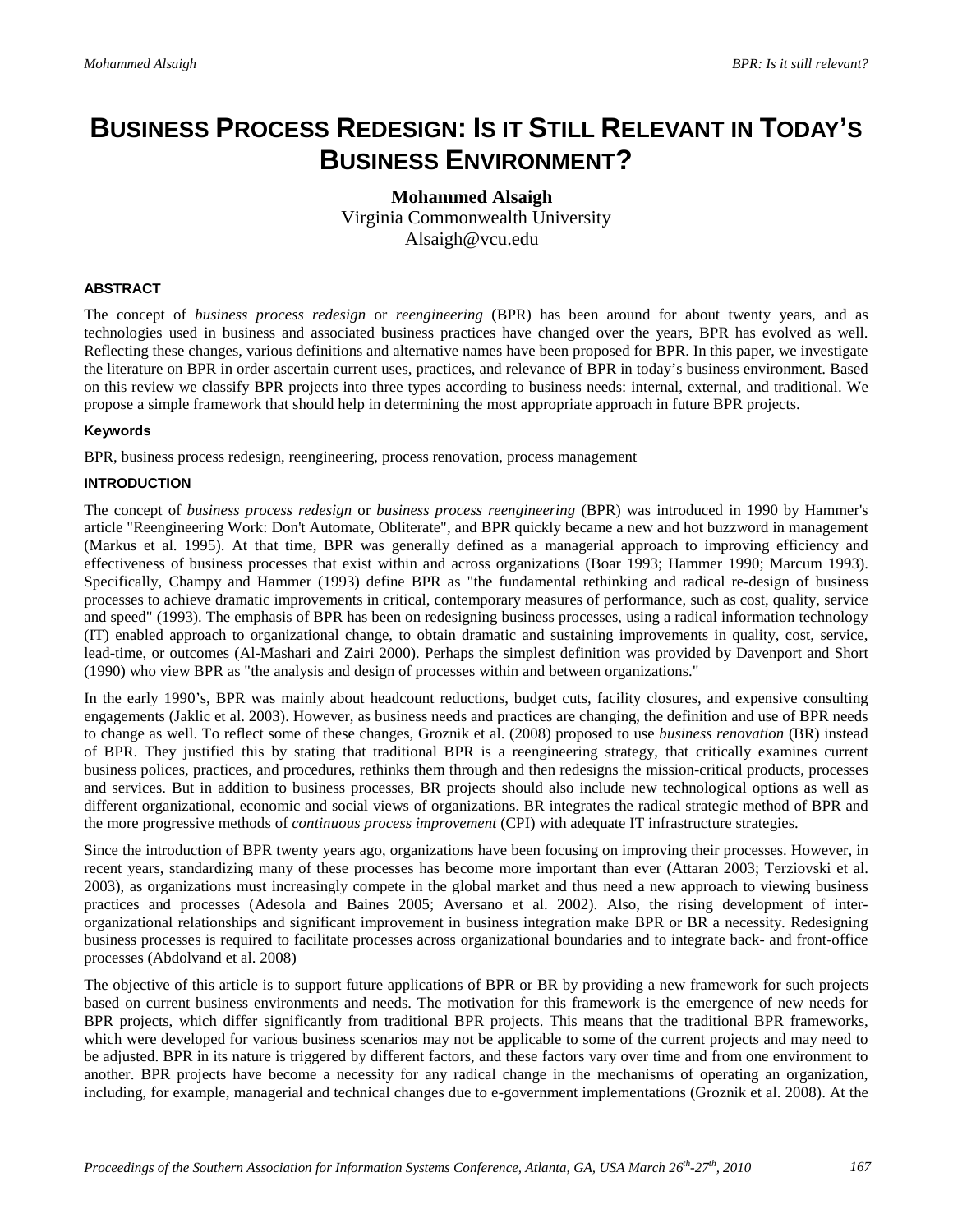same time, some BPR projects may still be initiated for the traditional reasons, such as increasing efficiency, decreasing cost, and implementing new developments in the organization (Hammer 1990; Markus, et al. 1995; King 1996).

Many researchers have pointed out the fact that with new technologies and with changes in the managerial perspective in today's environment, the traditional understanding of BPR and some of the traditional initiators of BPR have changed, and new ones have arisen in their place (Groznik et al. 2008; Jaklic et al. 2003). Therefore, we believe that there is a need for revisiting BPR concepts and to categorize BPR projects according to the current business needs, in order to gain a better understanding of BPR projects in today's environments. A comprehensive view of contemporary BPR projects and a new framework will help practitioners in better planning their BPR projects, i.e. choosing the right strategies, people, managerial approaches, structures, and technology dimensions. Furthermore, this proposed framework will allow researchers to reassess the relationship between BPR and information systems (IS) by appraising the business and IS interactions within the different types of BPR projects (Kettinger 1997).

Our methodology in this paper basically follows a design science approach (Hevner et al. 2004), where the new framework is the designed artifact. The relevance of the problem has been discussed above. The search process is primarily a review of the relevant literature to identify the current business needs that require BPR, and the appropriate BPR lifecycles and procedures. This review will allow us to classify BPR projects accordingly, and to develop the new framework.

The rest of the paper is organized as follows: We summarize the traditional BPR environment in the next section, and following that we discuss new BPR directions. This comparison will help in introducing the proposed classification of BPR projects in today's environment in the fourth section. Following that we present the new framework for BPR projects. Finally, we summarize the contribution of this paper and discuss future research in the conclusion section.

#### **TRADITIONAL BPR**

Traditionally, BPR has been considered a management approach aimed at improving efficiency and effectiveness of business processes within and across organizations (Boar 1993; Hammer 1990; Marcum 1993). Grover (1999) stated that BPR is used for fixing organizations' woes; BPR was largely seen as a panacea for dealing with organizational ills and the latest recipe for business survival. The purpose of BPR was confined to increasing performance and reducing cost (Markus 1995; Al-Mashari and Zairi 2000).

Traditional BPR projects commonly follow the waterfall life cycle approach consisting of four major phases: (1) identifying the current processes, (2) analysis, (3) design, and (4) implementation and testing (Dewalt 1999). Al-Mashari et al. (2001) proposed a similar life cycle approach with six phases: (1) envision, (2) initiate, (3) diagnose, (4) redesign, (5) reconstruct, and (6) evaluate. Both approaches assume that there is an immediate problem and the BPR project is initiated to fix it.

As with any organizational project, there are two dimensions in measuring the success of a BPR project. One dimension measures the execution the project itself, including the planned and actual time frame and the cost of the project (Freeman and Beal 1992). This dimension is related to project management and is out of the scope for this paper. The other dimension is evaluating the effectiveness of the project, which is related to the change resulting from the BPR project and is traditionally measured in terms of performance outcomes. Although evaluating the effectiveness of a project seems to be very subjective, it can be measured via several objective criteria such as cost and cycle time, serviceability, and resource utilization. These criteria can be measured before and after implementing the BPR project, and the results can be compared (Hammer 1990; Grover 1999; Harmon 2003). However, in any BPR project there is hidden cost, called "knowledge change cost," that needs to be included when calculating the new cost for any process, i.e. the cost required for employees to learn and perform the new process (Kelly and Mohan 2005).

#### **NEW BPR DIRECTIONS**

In addition to the traditional needs for carrying out BPR projects, the unprecedented changes that organizations have been facing in the last 20 years, including globalization, mobilization, political realignment, etc., have created new needs for BPR. Also, the rapid advances in information technology have led to new business environments, such as e-commerce, making BPR necessary. In this section, we will discuss some of these changes and their impact on BPR, in order to show the need for a new classification of BPR projects and a framework for BPR implementation.

When implementing e-commerce, many companies have found out the hard way that existing business processes must be seamlessly integrated with the new, electronic form of interaction with suppliers and customers to obtain real business value. Some statistics in 2000 showed that around 90% of corporate e-commerce Web sites were not even linked with their backoffice processes (Krzywonos 2000), thus preventing the new technology to be truly effective. Jansen-Vullers et al. (2004) emphasized the process context of e-commerce, and provided guidelines to redesign business processes when e- commerce is introduced. Jansen-Vullers et al. based this need for BPR in e-commerce environments on the differences in the constraints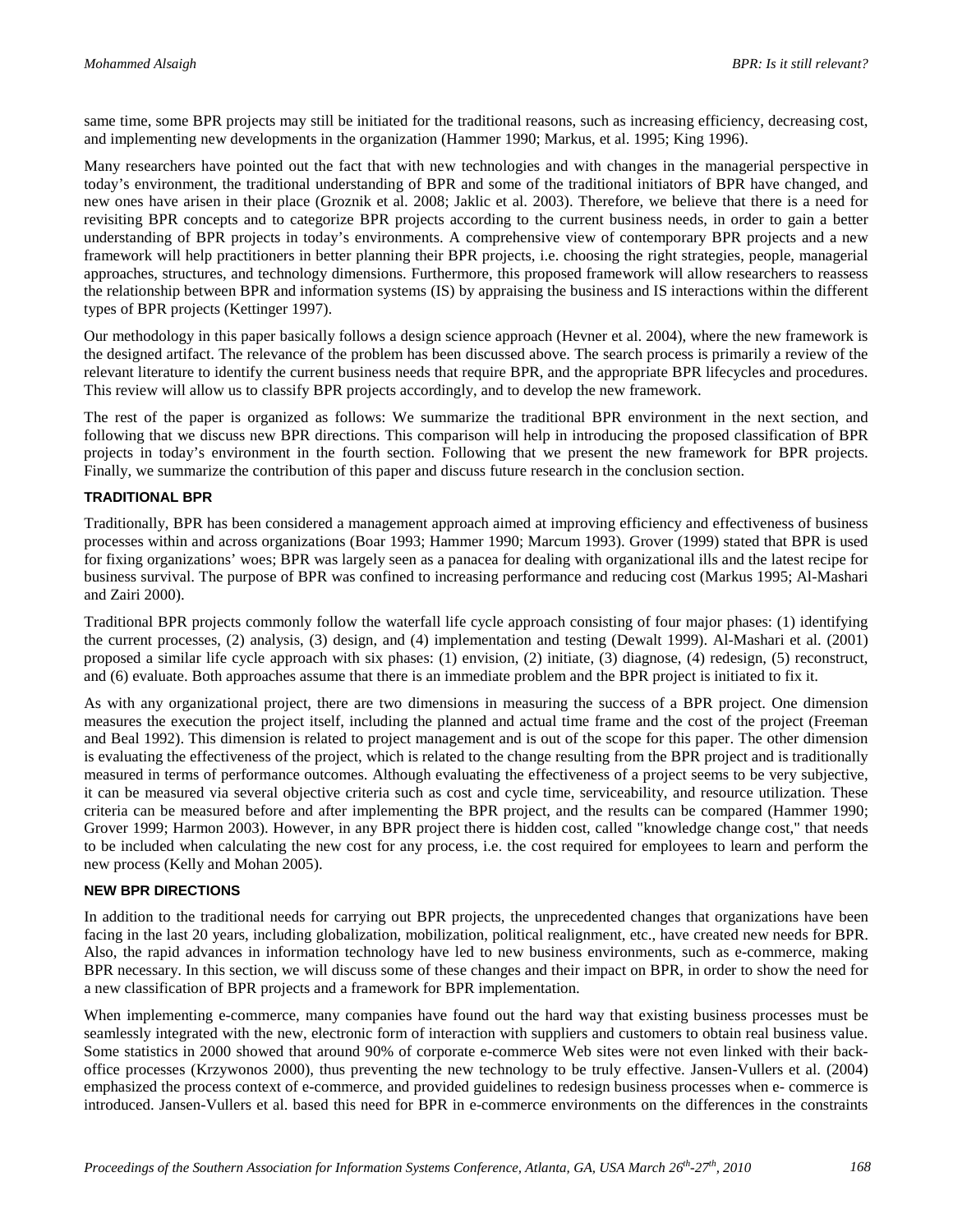that are in place for e-commerce processes as compared to conventional business processes. As an example, consider the 24 hours/7-days-a-week availability that is often a requirement for an e-commerce process, compared to the required availability in a conventional business process, which is usually restricted to regular business hours.

E-government is another development that forces organizations dealing with the government to redesign their processes in order to facilitate working in this new environment. Groznik et al. (2008) state that administrations must redesign the processes in the public sector as well as the technology infrastructure for successful e-government execution. E-government projects integrate information systems and business processes throughout the value chain and have a large impact on organizational business models. Groznik et al. conclude that e-government projects will not be feasible unless introduced hand-in-hand with BPR.

*Enterprise resource planning* (ERP) implementations also lead to fundamental changes within the organization's structure, culture, and business processes, which create a need for BPR (Ribbers and Schoo 2002). Over the last several years a more integrated approach has evolved with respect to redesigning business processes and implementing ERP systems. BPR and ERP are not necessarily complementary, but they can be designed to support each other (Ziaul 2006).

Redesigning business processes has also become a necessity for any radical new systems development within an organization, which differs substantially from the traditional usage of BPR. Alter (2005) proposes the concept of a work system, which is not restricted to an information system or a hardware/software configuration, but rather a system that does work in an organization. In the work system life cycle, business process redesign and system development are integrated and collaborative efforts. This applies to any system development regardless of whether application software is purchased, developed from scratch, or developed by improving existing software (Alter 2009).

Finally, *business process management* (BPM), which focuses on aligning all aspects of an organization with the wants and needs of clients, may be an initiator for BPR projects. BPM is a [holistic management](http://en.wikipedia.org/wiki/Holism) approach that promotes business effectiveness and efficiency while encouraging innovation, flexibility, and integration with technology. BPM attempts to improve processes in an ongoing manner and may thus be described as a "process optimization process". It is argued that BPM enables organizations to be more efficient, more effective and more capable of change than a functionally focused, traditional and hierarchical management approach (Smart et al. 2008).

As we can see from the above examples, BPR projects are not always initiated just to reduce cost or to improve process performance, but rather process redesign becomes necessary for a variety of other reasons. BPR may be needed for internal systems development or because of external requirements such as e-government projects and e-commerce. In the latter cases, BPR projects may follow a different life cycle and use different procedures than in traditional BPR, and measuring the success of these projects may become very complicated and hard to quantify, as the process redesign is typically interrelated with other projects.

#### **BPR CLASSIFICATION**

In the previous sections, we have seen how some current BPR projects may differ from the traditional BPR paradigm. In this section, we will classify BPR projects from a business needs perspective. These business needs, which may initiate BPR, can be summarized as follows:

- E-government projects, which are initiated by the government and imposed on all government departments as well as all organizations that are involved in any kind of transactions with the government. This means that these organizations have to initiate their own BPR projects in order to make their processes compatible with the new requirements of e-government, although there is no performance or cost problem with the current organizational processes. The BPR team will not analyze the organization's processes for performance or cost efficiency, but rather look at how to convert processes to meet the requirements for e-government (Groznik et al. 2008; Abdolvand et al. 2008; Jaklic et al. 2003).
- E-commerce projects, which are initiated due to pressures in the market that force organizations to switch part or all of their business to e-commerce in order to remain competitive. Similar to e-government projects, organizations have to initiate BPR projects in order to modify their processes to fit the new requirements, rather than to increase performance or reduce cost. Also, as with e-government projects, the BPR team will start the project by looking at how to convert existing processes to meet the requirements of the new environment, in this case e-commerce (Krzywonos 2000; Jansen-Vullers et al. 2004).
- System developments projects, which include all radical internal developments. The goal of these developments may include increasing performance, reducing cost, or expand the functionality of the system. BPR projects may need to be initiated in these circumstances in order to align and integrate the business processes with the new technology. The early tasks of the BPR team in these projects are to investigate the effects of these changes in technology and to redesign the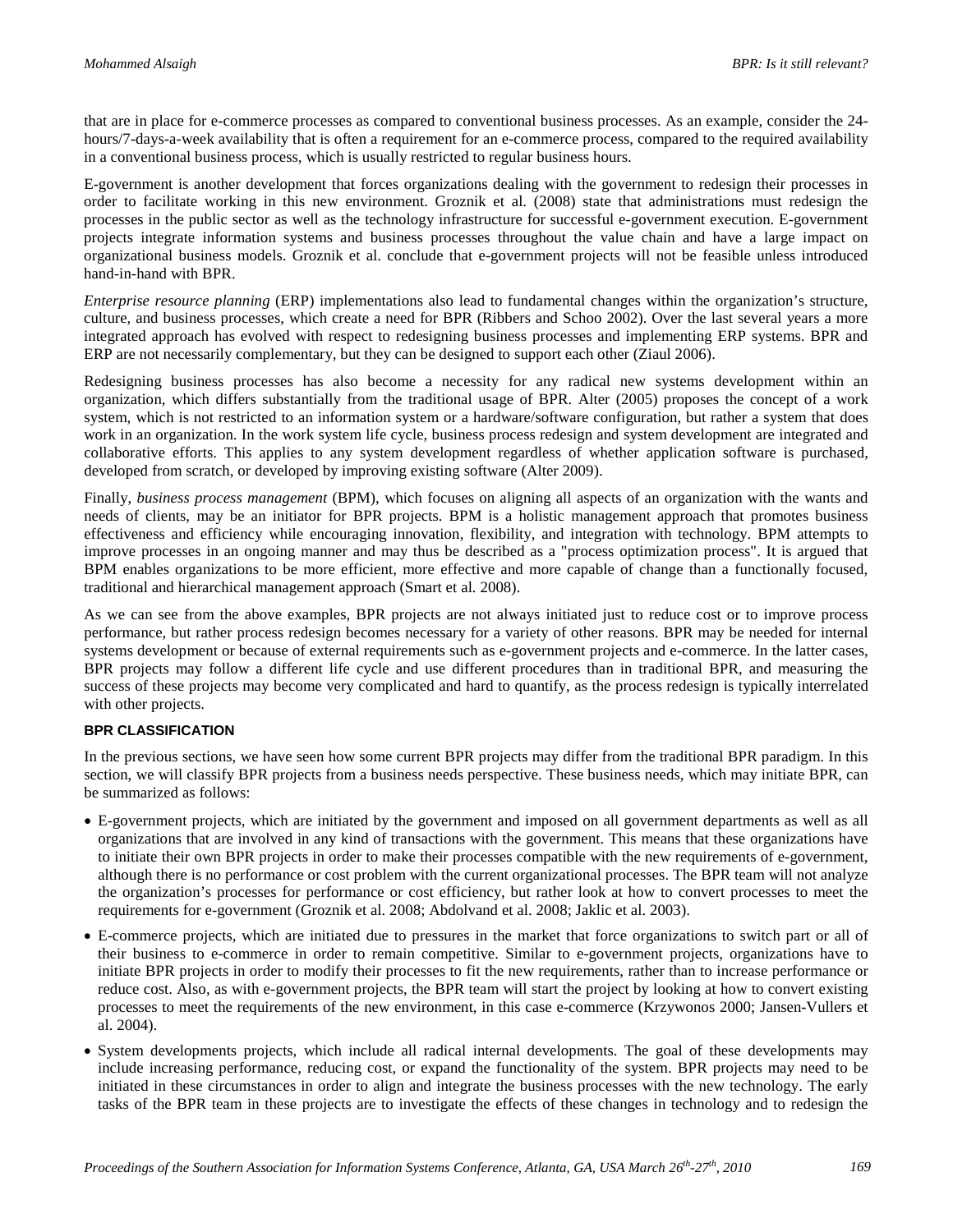affected business processes to maintain the integrity of the systems within the organization (Alter 2009; Grover 1999; Kelly and Mohan 2005; Joachim and Alexander 2005; Freeman and Beale 1992).

- Enterprise systems projects, i.e. commercial-of-the-shelf (COTS) systems implementations that involve more than one business process, such as ERP packages, workflow systems, etc. Typically these systems require specific business processes in order to perform effectively and efficiently, and thus require initiating a BPR project in order to convert current business processes to meet the new requirements (Joachim and Alexander 2005; Rajiv et al. 1997; Grover 1999; Ziaul et al. 2006; Ribbers and Schoo 2002)
- BPM and traditional BPR projects, which include all BPR projects that are initiated directly to increase the performance or decrease the cost of a business process or group of processes. This type of BPR is not associated with other changes imposed on the organization, such as e-commerce, e-government, or enterprise system implementations; (Hammer 1990; Champy and Hammer 1993; Al-Mashari and Zairi 2000).

The above list of BPR project types shows that the business needs that trigger BPR projects may originate within the organization, or may be due to outside developments. Based on these business needs identified above, we group the BPR project types into three classes, as listed below.

1) *Externally initiated*: As discussed above, e-government and e-commerce implementations are examples where the initiation for BPR may come from outside the organization, without an internal need to fix or improve the organization's processes. In fact, the actual reason for initiating BPR projects in these cases is to allow the organization and its processes to be able to work with the new requirements in the new environment that has been imposed externally on the organization. In this class of BPR projects, the life cycle of the project starts by gathering the requirements from the external party, rather than investigating the current business processes for weaknesses. Next, the BPR team will start investigating the applicability of the current business processes for the new environment, and thereby determine the required modifications in these processes. Past experience in working in the new environment (e.g. e-commerce) will be most helpful for the team in this type of BPR.

2) *Internally initiated*: As we have seen above, internal systems development projects as well as large COTS systems implementations are examples where the need for BPR comes from initiatives inside the organization. Similar to externally initiated PBR projects, the BPR life cycle starts with investigating the expected changes in requirements due to the new organizational systems, rather than examining the current business processes for potential to increase performance or reduce cost. After determining these requirements, the BPR team will need to redesign the affected processes to fit the changes.

3) *Traditionally initiated*: Though new types of BPR have emerged, conventional BPR continues to be relevant for keeping businesses competitive. These BPR projects are initiated by the same factors, as has been the case in the past 20 years, i.e. increase performance and decrease cost. Project team members in this type of BPR start the life cycle by identifying and analyzing the current business processes in order to find ways to increase performance or decrease cost. After that, they need to redesign these processes accordingly.

#### **BPR FRAMEWORK**

Expanding on the classification above, we now introduce a basic framework for BPR. This framework shows the various workflows for each class of BPR projects and should be useful in terms of planning and managing the implementation of future BPR projects. The workflows suggested for the different classes of BPR projects can be incorporated into different lifecycle models, e.g. a waterfall lifecycle or an iterative and incremental life cycle, and different methods and tools can be used within these workflows.

Numerous researchers have discussed the phases or workflows of the traditional BPR project lifecycle. These phases are shown in figure 1, and usually start by identifying and gathering information about the current business processes, then analyzing them to find out how to improve them. After the analysis, the BPR team will redesign the processes to increase performance and decrease cost (Hammer 1990; Champy and Hammer 1993; Al-Mashari and Zairi 2000).

On the other hand, as discussed above, the phases for other types of BPR are somewhat different. In BPR initiated by external factors, the BPR project usually starts by gathering the externally prescribed requirements, which necessitates having some experience in the environment to which the business processes need to be adapted. In a subsequent phase the BPR team will gather information about the current business processes in order to analyze them for compatibility with the new requirements and determine how they may be redesigned to meet the requirements. The redesigned processes then need to be tested and finally, put into production (Groznik et al. 2008; Abdolvand et al. 2008; Krzywonos 2000; Jansen-Vullers et al. 2004) (see Figure 1).

The phases or workflows for BPR projects that are initiated by internal factors are very similar to the ones initiated by external factors. They differ in that the initial phase for internally initiated projects is to gather information on and analyze the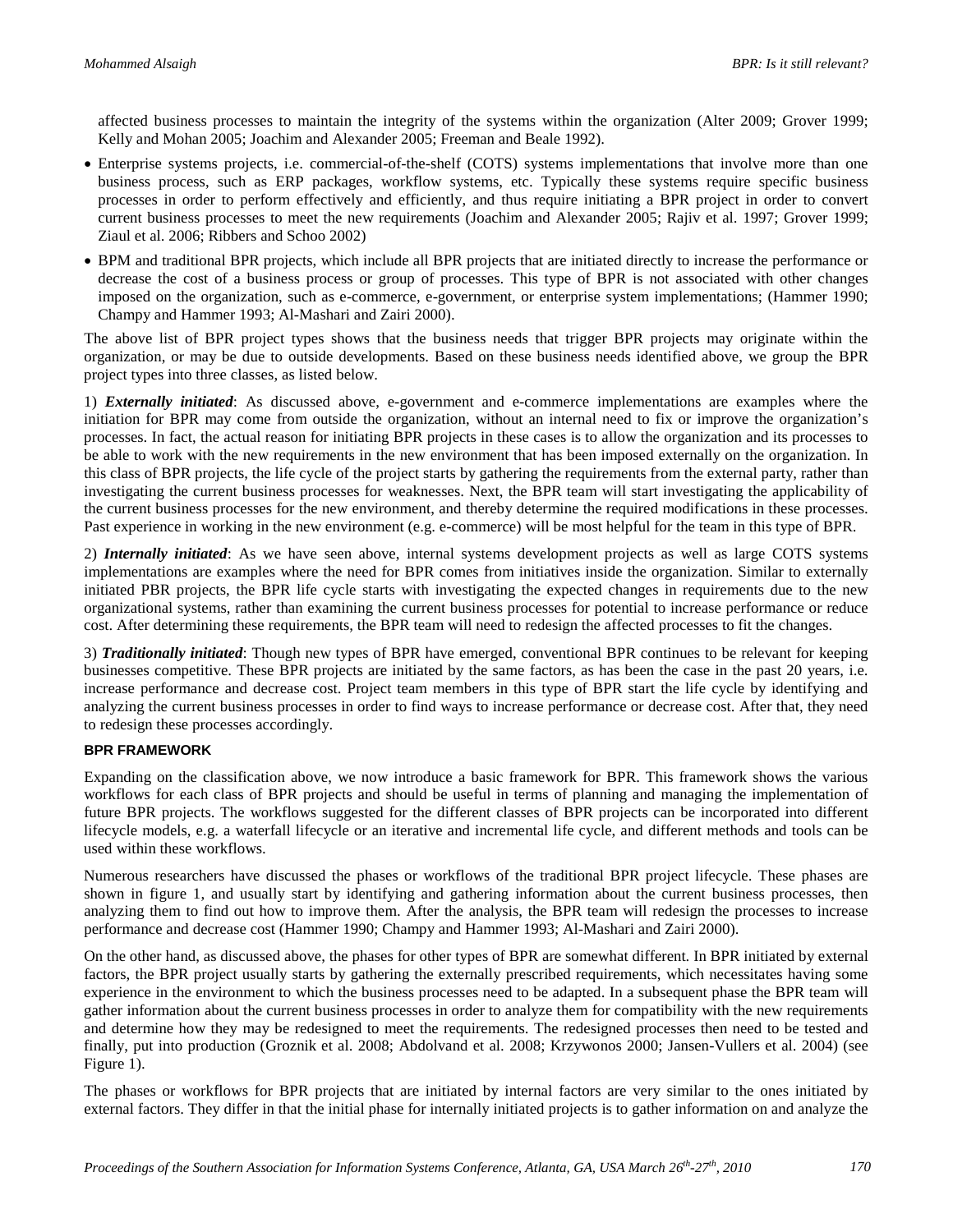changes that are expected as a result of the new system, rather than externally imposed requirements. The BPR team will analyze the impact of the expected changes on the current business processes, and redesign the processes as needed. The other phases are typically the same as with BPR projects that are initiated by external factors (Kelly and Mohan 2005; Joachim and Alexander 2005; Joachim and Alexander 2005; Rajiv et al. 1997; Ziaul et al. 2006).

Figure 1 shows the workflows or phases for the three classes of BPR projects. Though these phases are shown in the sequence that would typically be followed if a waterfall life cycle approach is chosen, they can also be repeated in an iterative project approach.



#### **Figure 1: BPR Framework**

#### **CONCLUSION**

The concept of BPR first appeared around 1990 and since that time has taken on new forms or interpretations. In this paper we investigated the literature of BPR to determine the current state of BPR and the various forms it assumes in today's business environment. The purpose was to determine if the concept of BPR is still relevant today, and if so, to come up with a simple framework that classifies, explains, and describes the various types of BPR according to how these BPR projects are initiated: i.e. by externally prescribed circumstances such as e-commerce or e-government initiatives; by internal changes in the organization due to new systems implementations; or due to the traditional reasons, that is, increase performance and decrease cost.

Our classification and framework differentiates between various types of BPR projects with respect to project motivation, lifecycle workflows, and requirements. This framework may help practitioners in planning future BPR projects by giving them a better understanding of what is involved in these various BPR initiatives. In addition, the proposed classification and framework may serve as a basis for future work by researchers in the area of business process redesign.

Future work may include refining and expanding the framework, and testing the framework for its applicability and usefulness.

#### **REFERENCES**

- 1. Abdolvand, N., Albadvi, A., and Ferdowsi, Z. (2008) Assessing readiness for business process reengineering, Business Process Management Journal 14(4): 497.
- 2. Adesola, S. and Baines, T. (2005) Developing and evaluating a methodology for business process improvement, Business Process Management Journal 11(1): 37.
- 3. Al-Mashari M. and Zairi, M. (2000) Creating a fit between BPR and IT infrastructure: A proposed framework for effective implementation, International Journal of Flexible Manufacturing Systems 12(4): 253.
- 4. Al-Mashari, M., Irani, Z., and Zairi, M. (2001) Business process reengineering: A survey of international experience Business Process Management Journal 7(5):437.